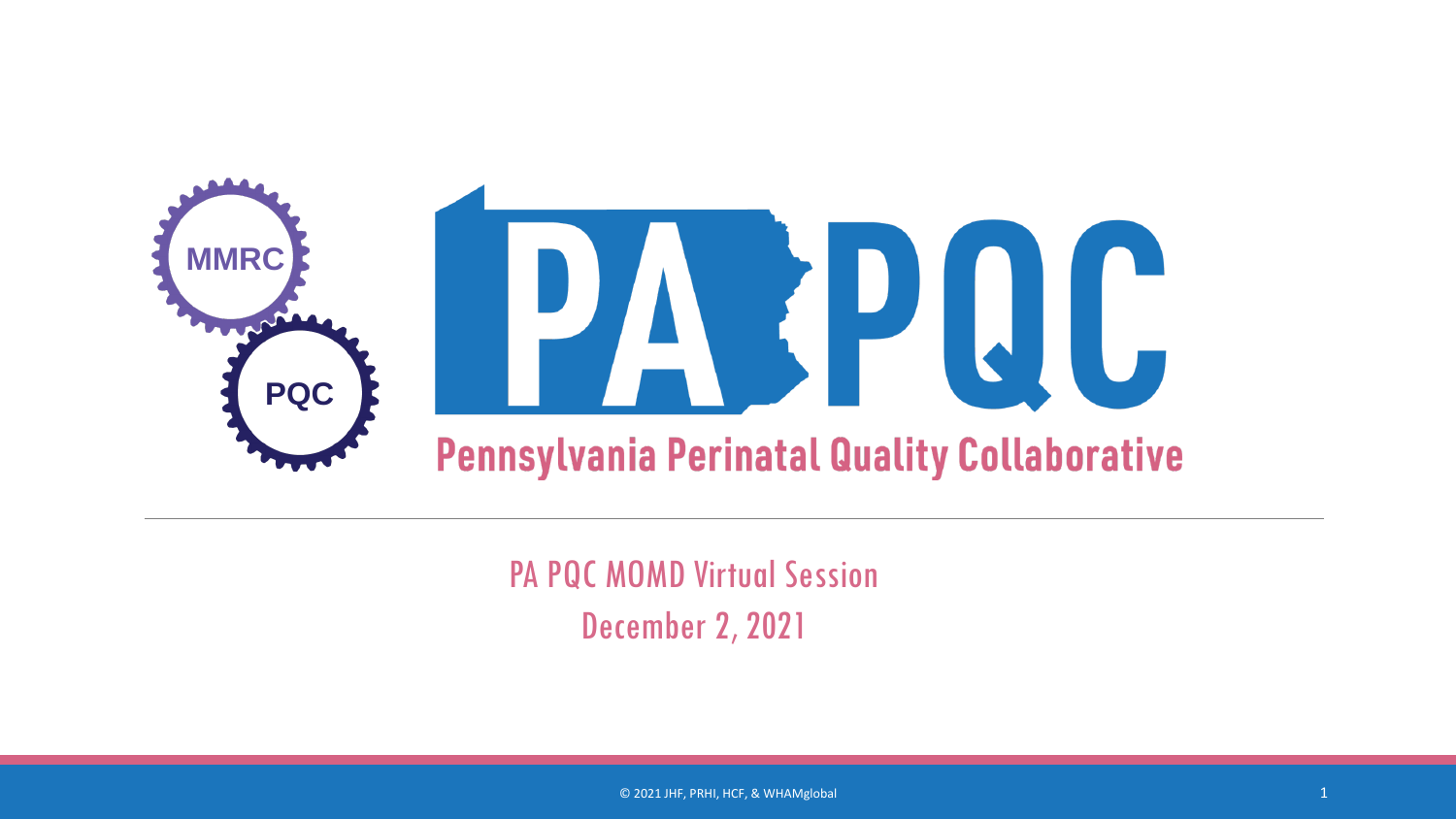# Agenda Agenda

- **1. Opening Remarks and Review of Current Challenges in Communicating Effectively between Obstetric Providers and Mental Health Providers** – Carol Frazer, MEd, LPC, Practice Transformation Specialist, Jewish Healthcare Foundation
- **2. Potential Solutions to Overcome Communication Challenges and**  Perspective from a Mental Health Provider - Jodie Hnatkovich LPC, PMH-C, CPLC, President / Executive Director, Forward Wellness Counseling and Forward Allies for Equity in Mental and Reproductive Health
- **3. Suggestions for Improving Collaboration** Jodie and Saleemah McNeil, MS, MFT, Founder, Oshun Family Center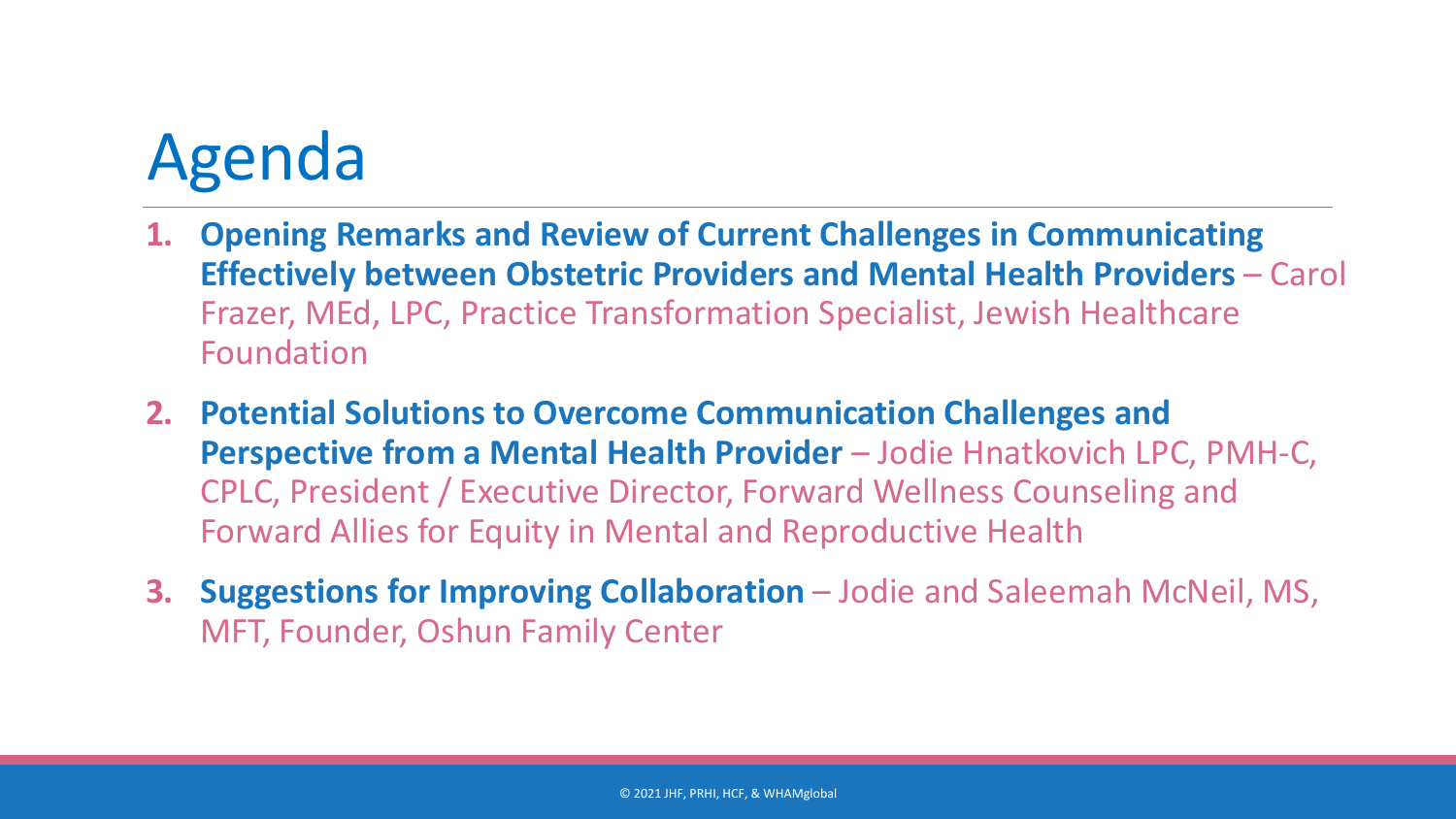## When We Talk about Maternal Mortality We Must Talk about Mental Health

#### **In doing so, we are called upon to:**

- Reflect on our own vision of how we provide Maternity Care; Moving toward whole person(family) care and away from our siloed approach to obstetric care
- Place a pregnant person in the context of their own lives ( historical, place, race, culture, spiritual, physical and behavioral health, social determinants
- Ask about and listen to patient's lived experiences
- Perhaps move out of our comfort zone.
- Communicate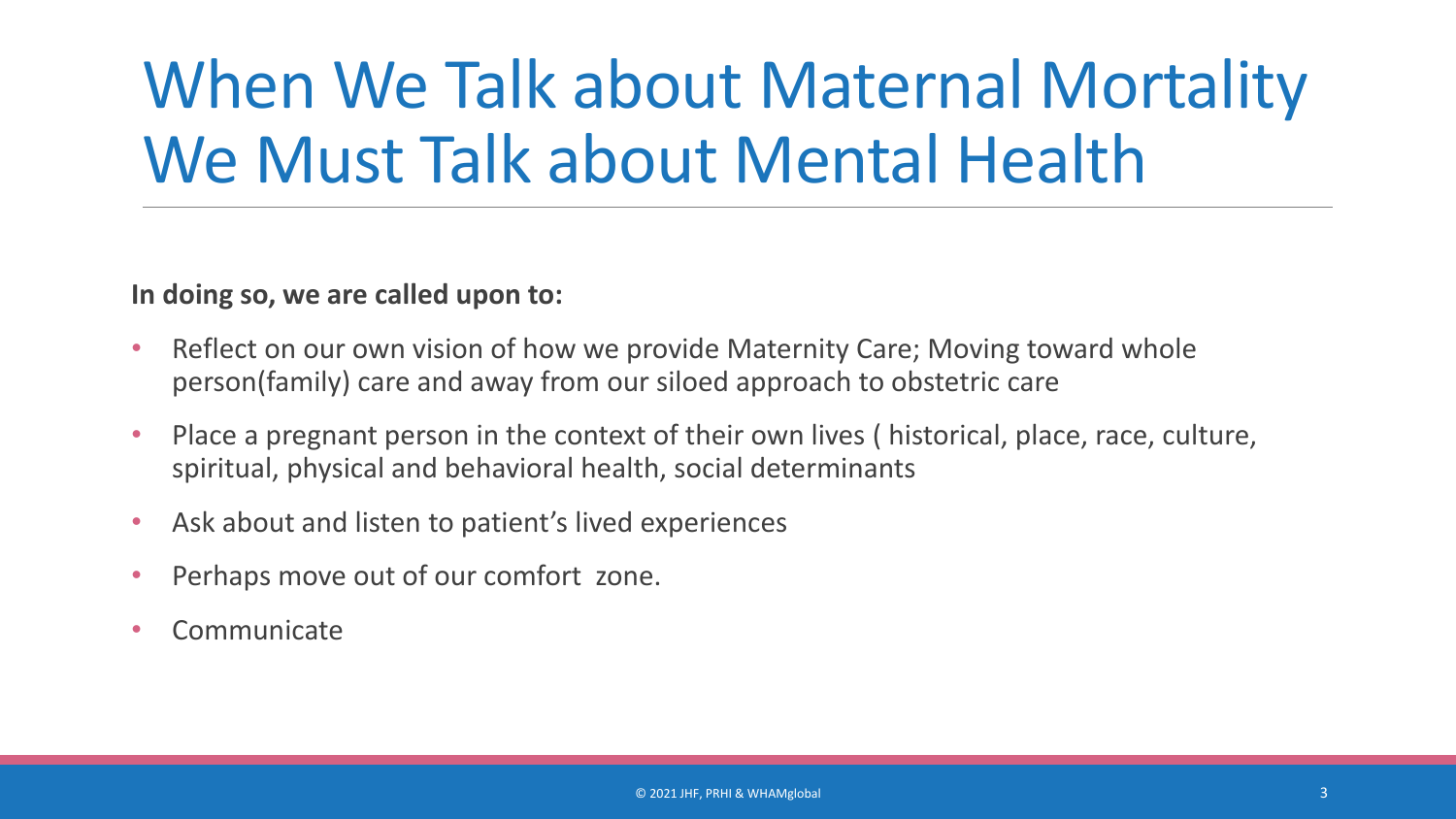### Current Communication Challenges

- Not enough time
- Not enough staff
- Can't bill for it
- Not enough mental health services
- No one gets back to me
- Regulations and protected health information
- The patient doesn't want to share information
- Not the way we've always done it